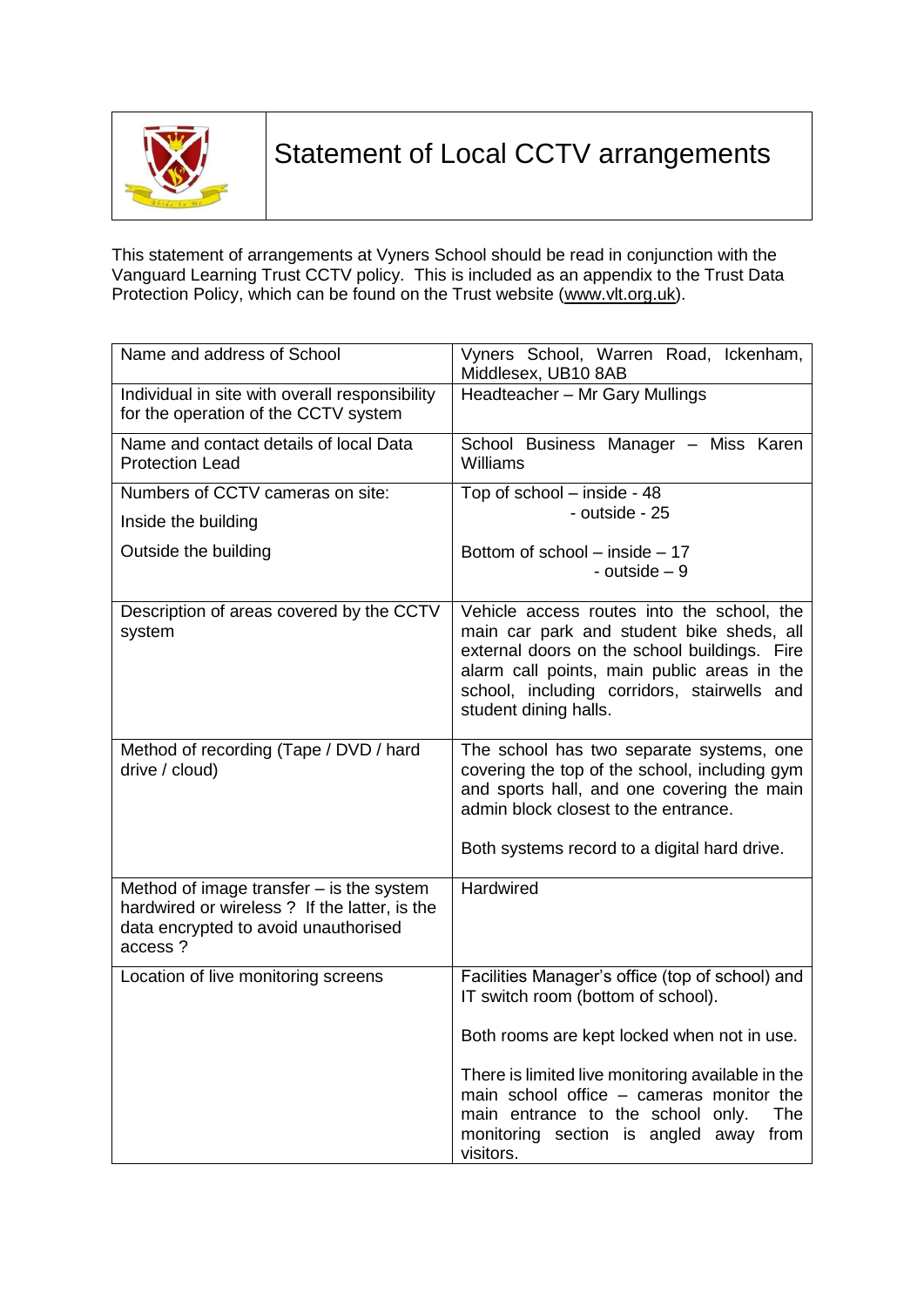| Automatic system retention period for<br>CCTV footage                                                                                | 30 days                                                                                                                                                                                                                   |
|--------------------------------------------------------------------------------------------------------------------------------------|---------------------------------------------------------------------------------------------------------------------------------------------------------------------------------------------------------------------------|
| Is the system visual only or audio/visual?                                                                                           | Visual only                                                                                                                                                                                                               |
| List of authorised individuals at the school<br>who have access to the system (either via<br>'live monitoring' or recorded playback) | All members of SLT<br>Deputy Safeguarding Leads<br>The Network Manager and Facilities Manager<br>may view footage in response to a request<br>from SLT. They may not permit others to view                                |
|                                                                                                                                      | the system without a member of SLT being<br>present.                                                                                                                                                                      |
|                                                                                                                                      | Family Liaison Officers have access to the<br>system for the sole purpose of trying to locate<br>children who have absented themselves from<br>lessons.<br>This is done away from Student<br>Services.                    |
|                                                                                                                                      | Year leaders may, from time to time, be asked<br>review footage to assist with<br>the<br>to<br>identification of children. This will only take<br>place in the presence of a member of SLT.                               |
| Names of individuals authorised to<br>download / make a copy of footage                                                              | Safeguarding<br>team ONLY<br>SLT and<br>(ie<br>Designated Safeguarding Lead and two<br>deputies).                                                                                                                         |
|                                                                                                                                      | Downloaded footage will be stored securely<br>on school servers. Where footage needs to<br>be supplied to the Police or Social Services as<br>part of a formal investigation, this will be done<br>only via secure means. |
|                                                                                                                                      | Footage will not be provided to any other<br>external agencies without the specific consent<br>of the Headteacher.                                                                                                        |
| Details of safeguards in place to reduce<br>the risk of unauthorised access to footage                                               | With the exception of driveway cameras, all<br>other access to the system is limited. The<br>control stations are kept behind locked doors<br>at all times.                                                               |
| Are cameras static or do they have the<br>ability to 'pan' ?                                                                         | All cameras are static                                                                                                                                                                                                    |
| Do cameras operate 24/7 ? (Yes/ no)                                                                                                  | All cameras operate 24hrs a day 7 days a<br>week.                                                                                                                                                                         |
| Name of company which maintains the<br>CCTV system                                                                                   | <b>EST</b><br>Office Suite 4<br><b>Enterprise House</b><br>Kings Road<br>Canvey Island                                                                                                                                    |